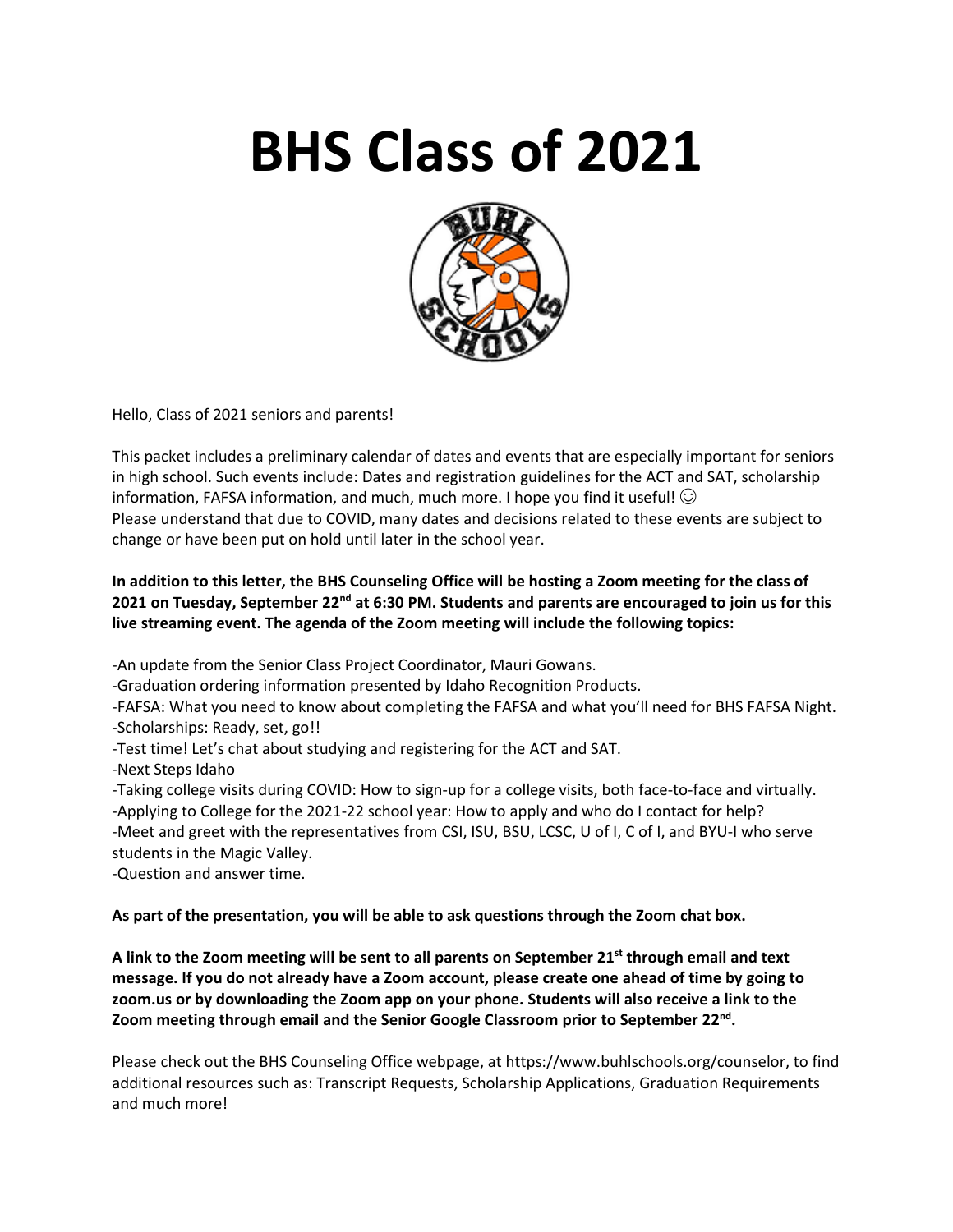I'd like to take this opportunity to introduce you to the new (and returning) faces you'll find in the BHS Counseling Office. Each of these individuals will be fantastic resources to you throughout your Senior year!

#### **Mollie Lively – BHS, School Counselor**

**[mollie.bourner@buhlschools.org](mailto:mollie.bourner@buhlschools.org)** (208) 543-8262

My name is Mollie Lively and I am the guidance counselor, grades 9-12, at Buhl High School. This is my fifth year as the counselor at BHS. I am super excited to say that I have been working with the class of 2021 since before they entered high school!  $\odot$ 

I graduated from Buhl High School in 2010. Go Indians! After graduating high school, I attended the College of Idaho, in Caldwell, where I earned a Bachelor of Science in Health Sciences and Psychology. I then completed a Master of Science in School Counseling through Northwest Nazarene University. I love my job and the opportunity I have to work with the incredible youth in our community. Working with Buhl High School students and assisting them as they discover their paths in life is an incredible privilege!

#### **Victoria Deetz – BHS, College and Career Readiness Advisor**

**[victoria.deetz@buhlschools.org](mailto:victoria.deetz@buhlschools.org)** (208) 543-8262

Hi everyone, my name is Victoria Deetz. This is my first year as the College and Career Transition Coordinator, and I am so excited to get started working with all of you! This past Spring I graduated from Boise State University with my Bachelor's Degree in Psychology, along with a Minor in Family Studies. My role is to assist and help students with career and college exploration, college admissions and planning, career planning, and much more! Please feel free to contact me, or stop by the Counseling Office, with any questions or concerns you may have as the year progresses. I am looking forward to meeting all of you and helping each student pursue their goals successfully!

## **Megan Lundberg – College of Southern Idaho, Early College Coordinator**

[mlundberg@csi.edu](mailto:mlundberg@csi.edu) (208) 732-6891

Hello, my name is Megan! I am the CSI Early College Coordinator working with Buhl High School. I am excited to be working with you all this year, and I plan to be on campus at Buhl on Wednesdays. I am available to help students with anything related to advising, dual credit classes, applying for Fast Forward funding, FAFSA, financial aid, scholarships, applying to college, joining the workforce and more! I am here to help students figure out what path fits them best; whether it be choosing a program to enroll in at a college, joining the workforce and pursuing a career, or exploring the different options you have.

Please reach out to me at the email address or phone number provided above, and let me know how I can support you! My office is located next door to the Teacher's Lounge, in the College and Career